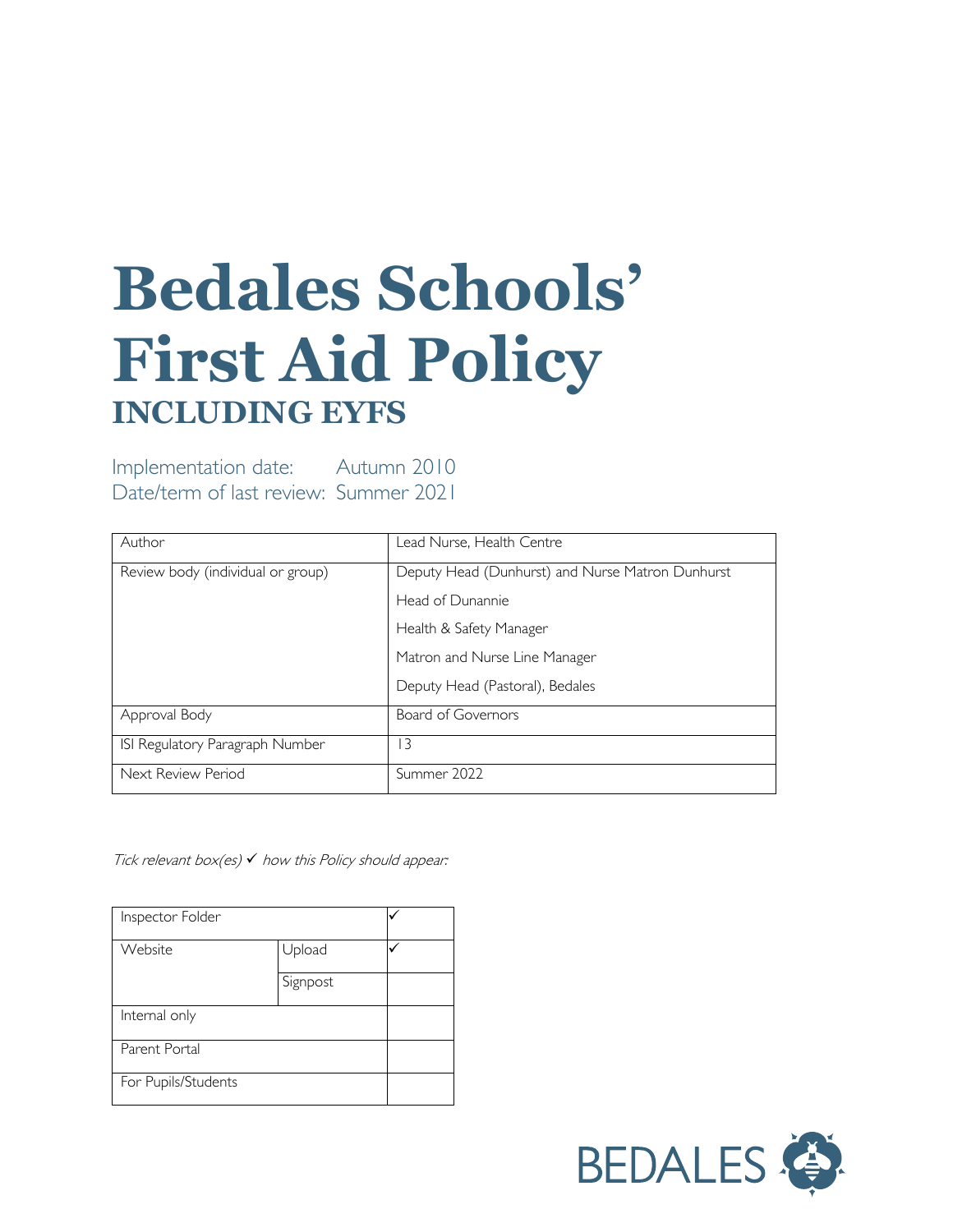# **Bedales Schools' First Aid Policy**

### **BEDALES FIRST AID PROVISION AND TRAINING POLICY**

The governing legislation for first aid in the work place is the Health and Safety (First Aid) Regulations 1981 and their approved codes of practice (ACoP L74 as amended 2018) which is revised periodically to ensure high standards are maintained in order to administer first aid in a timely and competent manner. Bedales Schools also adhere to the Independent Schools Inspectorate (ISI) regulations; the National Minimum Standards for Boarding Schools (NMS) and the Statutory Framework for the Early Years Foundation Stage (EYFS).

This policy applies to Bedales and Dunhurst Schools but it should be noted that for Dunannie, the specific First Aid Statement should be consulted as well. Dunannie statement can be located on their website [here](https://www.bedales.org.uk/sites/default/files/documents/2020-06/A7%20First%20Aid%20Policy.pdf).

- The School ensures that there are adequate and appropriate equipment and facilities for providing first aid. Every department has its own first aid kit and the School has a fully equipped Health Centre, run by a team of Nurses, who are registered with the NMC (Nursing and Midwifery Council). The Health Centre provides provisions for the first aid kits, ad-hoc training to staff and a suitable location for those in need of first aid. Organisation of First Aid Training courses will be overseen by the Health and Safety Manager.
- There are first aiders in various departments around the School to ensure adequate cover over the whole site and for offsite activities. The majority of first aid trained staff have completed either the 'Emergency First Aid at Work' course which complies with the above regulations or the 'First Aid at Work' course. Some staff have specific requirements for their area of work and other first aid courses are offered where appropriate such as Outdoor First Aid for Duke of Edinburgh staff, Sports First Aid for PE staff.
- For EYFS at least one person with a Paediatric First Aid certificate must be on the premises at all times. These qualifications are renewable every three years and must be delivered by a regulated provider. A register of first aiders is available from the Health Centre and the Health and Safety Manager.
- Should first aid regulations change during the three year period, either the Health and Safety Manager or the Nurse Trainer responsible for first aid will inform and offer updates to all first aiders.
- All trained first aiders should give immediate help to anyone injured or ill. They must ensure that either the Nurse on duty or an ambulance is called if appropriate. Where there is further medical need, the first aider should take the casualty to the Health Centre. If an ambulance is called at the scene, the Health Centre must be informed immediately and the parents informed (if it is a pupil) as soon as the situation is in hand and stable.
- In the case of body fluid spills, the Health Centre is responsible for supplying body fluid spillage kits to the domestic team and boarding house Matron Surgeries. Domestics must be called to attend to body fluid spills immediately.

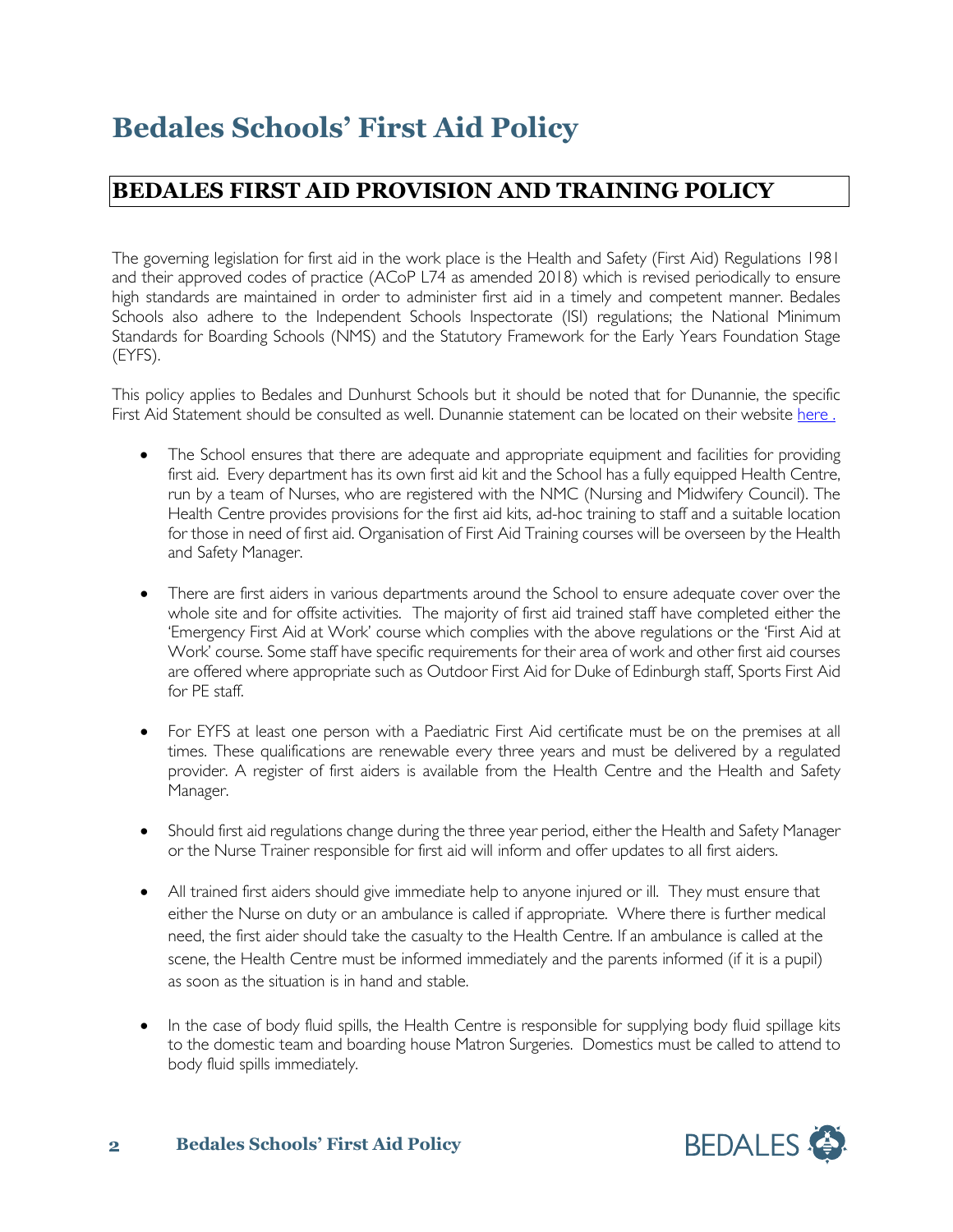- Each department should have a designated member of staff responsible for the first aid kit in their department. This person must ensure that the content of the departmental first aid kit is replenished as necessary and comply with the contents identified by the First Aid Needs Assessment. There are lists of first aiders and location signs in designated areas around the School. Staff need to be aware of where their nearest first aid kits are and who their first aiders are. In areas of higher risk, e.g. Science department, ODW (Outdoor Work), Technology and Estates departments extra equipment may need to be supplied.
- For emergency situations, there are kits containing emergency inhalers and Adrenalin Auto-Injectors (AAI) located in central areas around the School. Each emergency kit contains a photo list of all pupils who have been prescribed an inhaler or AAI. Kits can be found at:
	- o Main Reception
	- o Each boarding house Matron Surgery
	- o Staff Room
	- o Dining Room
	- o Sport corridor
	- o Outdoor Work Office
- In a medical emergency the School will inform the parent or guardian as soon as possible. For EYFS the parents must be informed the same day or as soon as reasonably practicable of any minor injury.
- The School has four automated external defibrillators (AED) on site: One in the Health Centre; one in the Public access cabinet in the ICT Porch (accessible 24 hrs a day Passcode C50Y45); one in the Sports Complex by the Swimming Pool; one in Dunhurst Reception. Please refer to the AED Protocol (Appendix 1).
- It is a statutory requirement to report serious accidents to the Health and Safety Executive (RIDDOR) including those resulting in death or major injury and those which prevent the injured from doing their normal work for more than 7 days. All pupils who are treated by a Nurse have their details recorded on the School computer system and a PF1 form (Accident/Incident Report Form) should be completed by the member of staff present when the accident occurs. These forms are available on the intranet or from the Health and Safety Manager.
- Staff who administer first aid, beyond very minor issues, must complete a PF1 Accident/Incident Report form and ensure that a copy is forwarded to the Health & Safety Manager as soon as possible afterwards. Accidents to staff and visitors are recorded on the School accident form. Minor issues should be recorded in a departmental accident book and reported to the Health and Safety Manager on a termly basis.
- Accidents are audited monthly by the Health & Safety Manager. The Health and Safety Committee are alerted to any trends or health and safety issues.

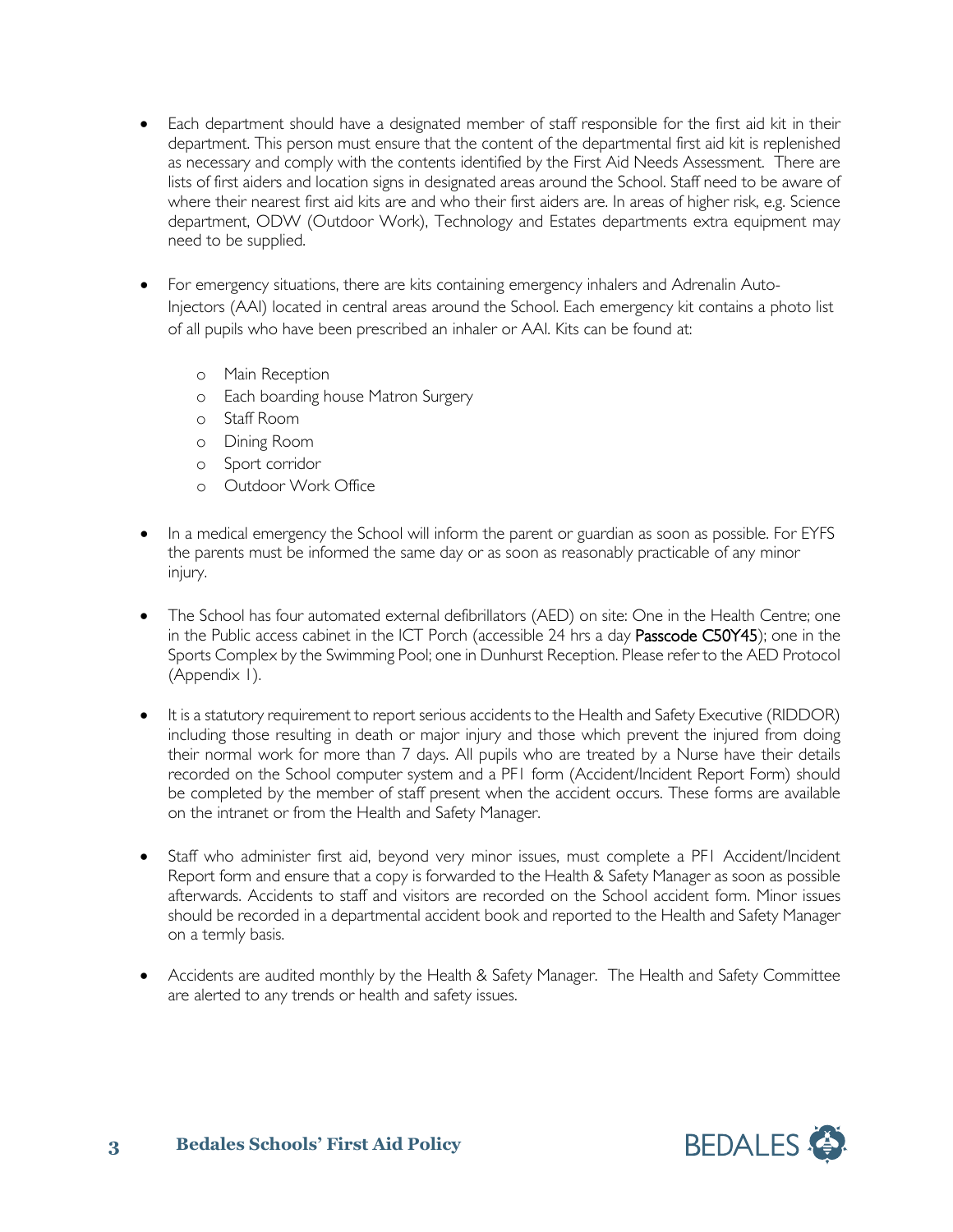#### OFF-SITE ACTIVITIES

The School tries to ensure that off-site activities are risk assessed appropriately. In assessing risk the group leader liaises with the Educational Visits Coordinator about

- The site and its environment.
- The group and its medical needs, including the needs of disabled pupils.
- Consideration should be given to the remoteness of any location and the ability to summon help.
- Every staff team must have at least one trained first aider.
- For Duke of Edinburgh trips the group leader must be a trained first aider.
- For smaller groups, assessment is made prior to the visit. It is considered good practice to have every leader trained in first aid and the School is working towards that goal. First aid kits are provided for each trip by the Health Centre. The size is dependent on risk assessment and number of pupils.
- For all trips a member of staff is nominated to act as designated first aider. It is the trip leader's responsibility to create a School Trip Report on iSAMS and notify the Health Centre and house Matrons of the forthcoming trip. Once this is done Health Centre should be contacted for any additional information that may not show on routine medical alerts to all staff. The Trip Report highlights medical alerts and dietary requirements along with the parent and GP details for an emergency.
- Anaphylaxis and asthma awareness are discussed with trip leader and the Nurses (for Bedales; Matrons for Dunhurst) will ensure the designated member of staff for First Aid is competent to react appropriately in an emergency. Any pupil with a specific medical condition has an up to date care plan which is discussed with the staff responsible on the trip. A copy of this care plan is carried on the trip or preferably accessed electronically on the pupil record on iSAMS.
- The nominated member of trip staff signs a form for the administration of medicines and is given a small supply of over the counter medicines to keep in a secure area out of reach of pupils. A competency assessment is completed with a School Nurse or Matrons (Dunhurst), this must be updated annually.
- If a pupil requires Controlled Drugs (CDs) whilst on a school trip abroad, the designated first aider must sign the drugs out from the boarding house and into the CD record included in the medication bag. On return to school, any remaining medication must be signed back into the CD book at the boarding house. In the event that the pupils return directly back into the supervision of parents, the CDs must be handed over to the collecting parent and signed for.
- The trip leader is responsible for collecting any regular medication from the boarding house. The Matron is responsible for ensuring it is handed over to the nominated staff member and that each medicine is in a container marked with a pharmacy label stating the pupil's name, type of medicine, and required dosage. Any medicines administered outside of school are recorded in a book noting the pupil's name, drug administered, dosage, date, time and signed.

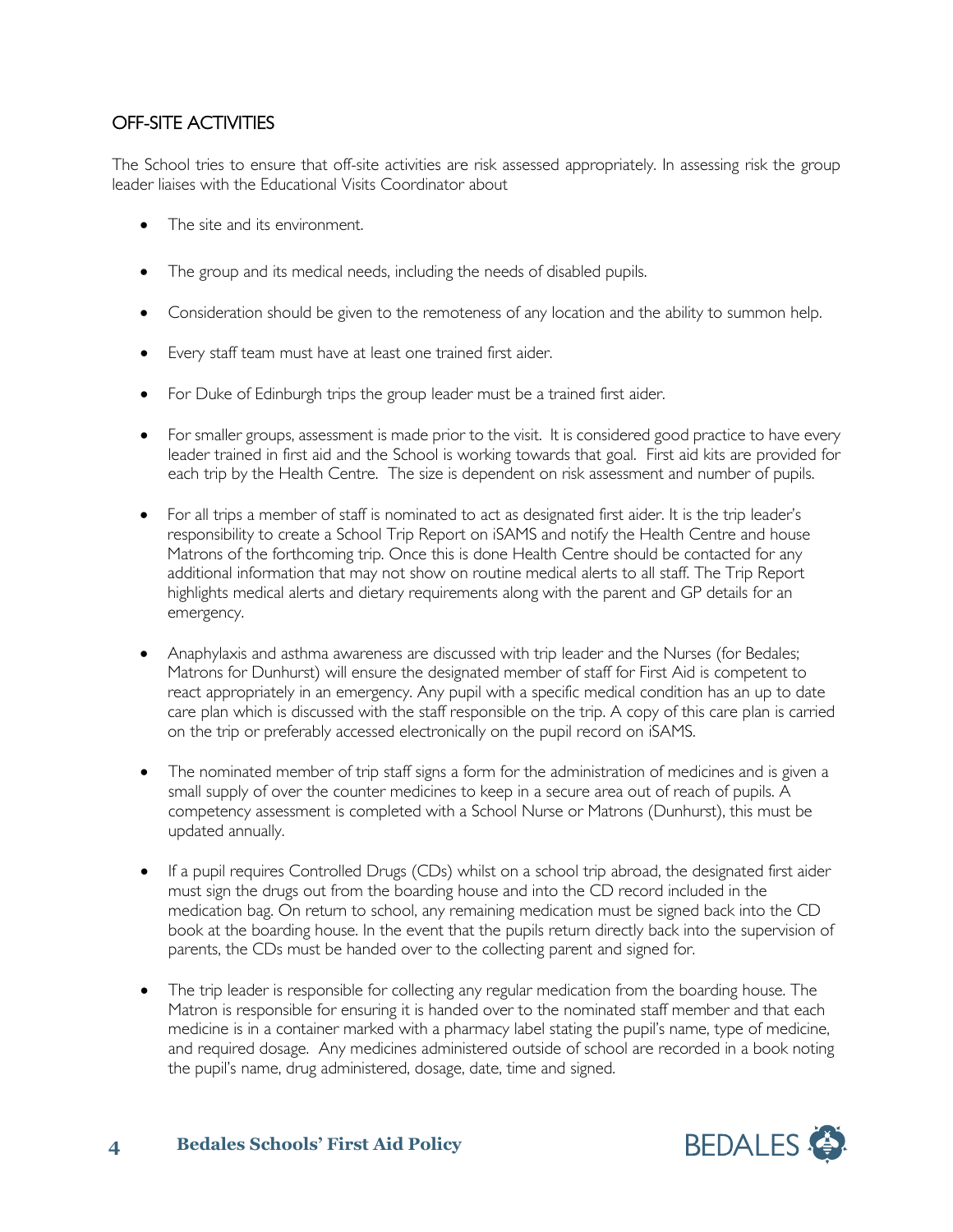• On return to school the nominated person returns all medications and first aid kits, and makes a report to the Health Centre or Dunhurst Matrons. This must be done in person by the trip leader. CDs must be returned to the boarding house or to a parent where the pupil is not a Boarder.

 $\_$  , and the set of the set of the set of the set of the set of the set of the set of the set of the set of the set of the set of the set of the set of the set of the set of the set of the set of the set of the set of th

NB: All School Policies are available to staff and can be found here:

[T:\ThreeSchools\Policies\\_Handbooks\\_Key\\_Documentation\Staff\\_viewable](about:blank)

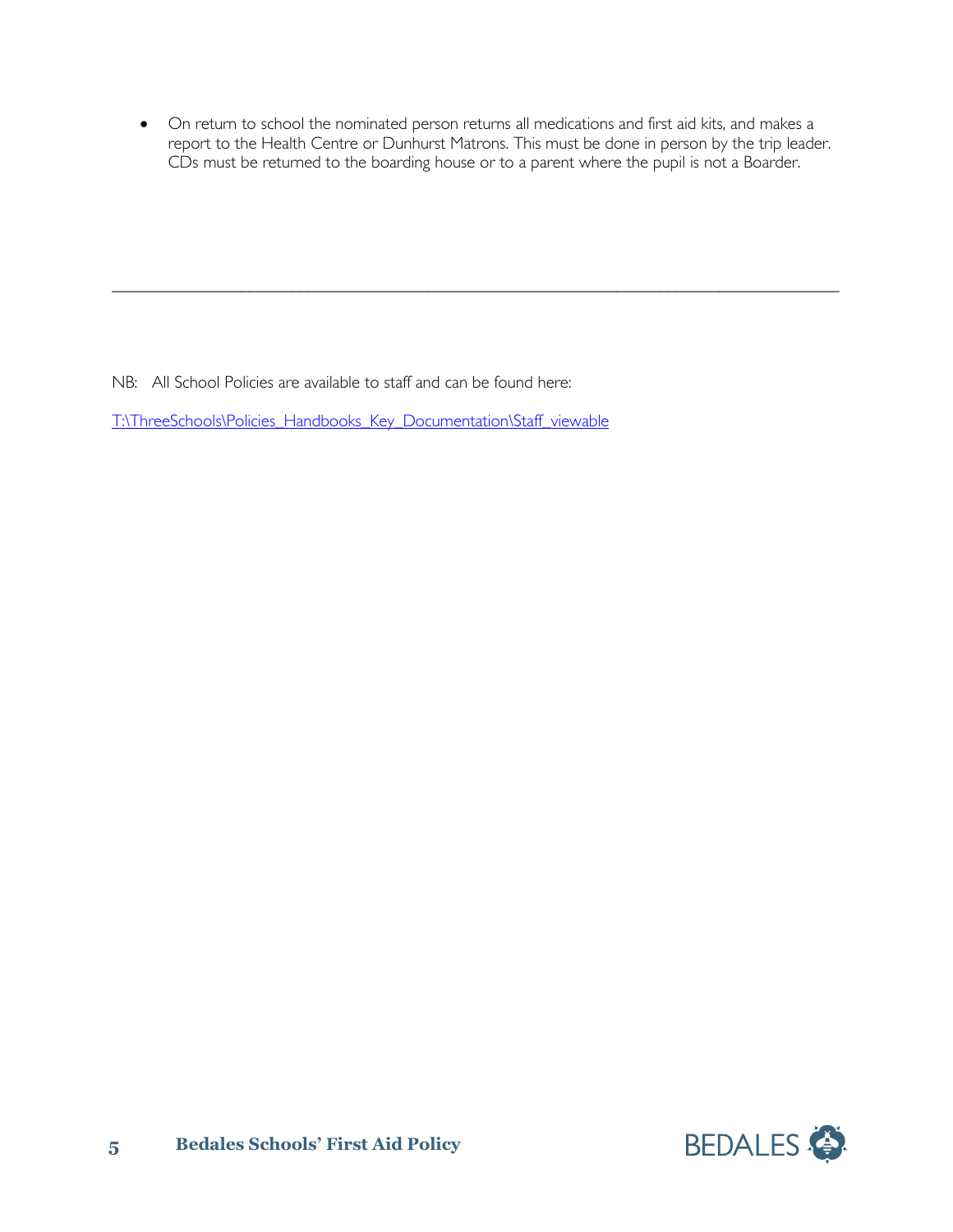## APPENDIX 1 AUTOMATED EXTERNAL DEFIBRILLATOR (AED) PROTOCOL

The UK Resuscitation Council recommends that Automated External Defibrillators (AED) are situated in areas of higher population flow. Given that the chances of survival decline at a rate of 7-10% with each minute of delayed treatment after a cardiac arrest, Bedales School has taken the step to acquire four AED machines.

#### The AEDs are situated in the following locations:

- Bedales Health Centre
- In the external cabinet in the ICT Porch (24 hour public access) Passcode C50Y45
- In the Sports Complex by the Swimming Pool
- Dunhurst Reception

Any staff member, or visiting member of the public, whether they have been trained to use an AED through internal or external training or not, may use the machine provided they feel confident and competent to do so.

#### What is an AED?

Ventricular fibrillation is the most common cause of cardiac arrest. This is a rapid and chaotic rhythm leaving the heart unable to contract and therefore unable to pump oxygenated blood to the brain and the rest of the body. Defibrillation is a controlled electrical shock to stop the lethal ventricular fibrillation. The sooner the shock is provided, the greater the chance is of survival. Death occurs within minutes of ventricular fibrillation starting so it is vital that the AED arrives to the casualty within a target of 5 minutes.

The AED is a sophisticated, reliable, safe, computerised device that delivers defibrillatory shocks to a person in cardiac arrest. It uses voice prompts to guide the user and is suitable for use by both lay rescuers and healthcare professionals. Bedales School has three IPad SP1 Semi-automatic defibrillators around the school and one Zoll AED Plus defibrillator in the Health Centre. These analyse the victim's cardiac rhythm, determine the need for a shock, and then deliver a shock where appropriate. The voice prompts will deliver a step-bystep guide on what action to take including when to perform manual cardiopulmonary resuscitation (CPR).



IPad SP1 Semi-automatic defibrillator

#### When should the AED be used?

An AED should be applied to any casualty who is <u>unconscious and not breathing properly</u>.



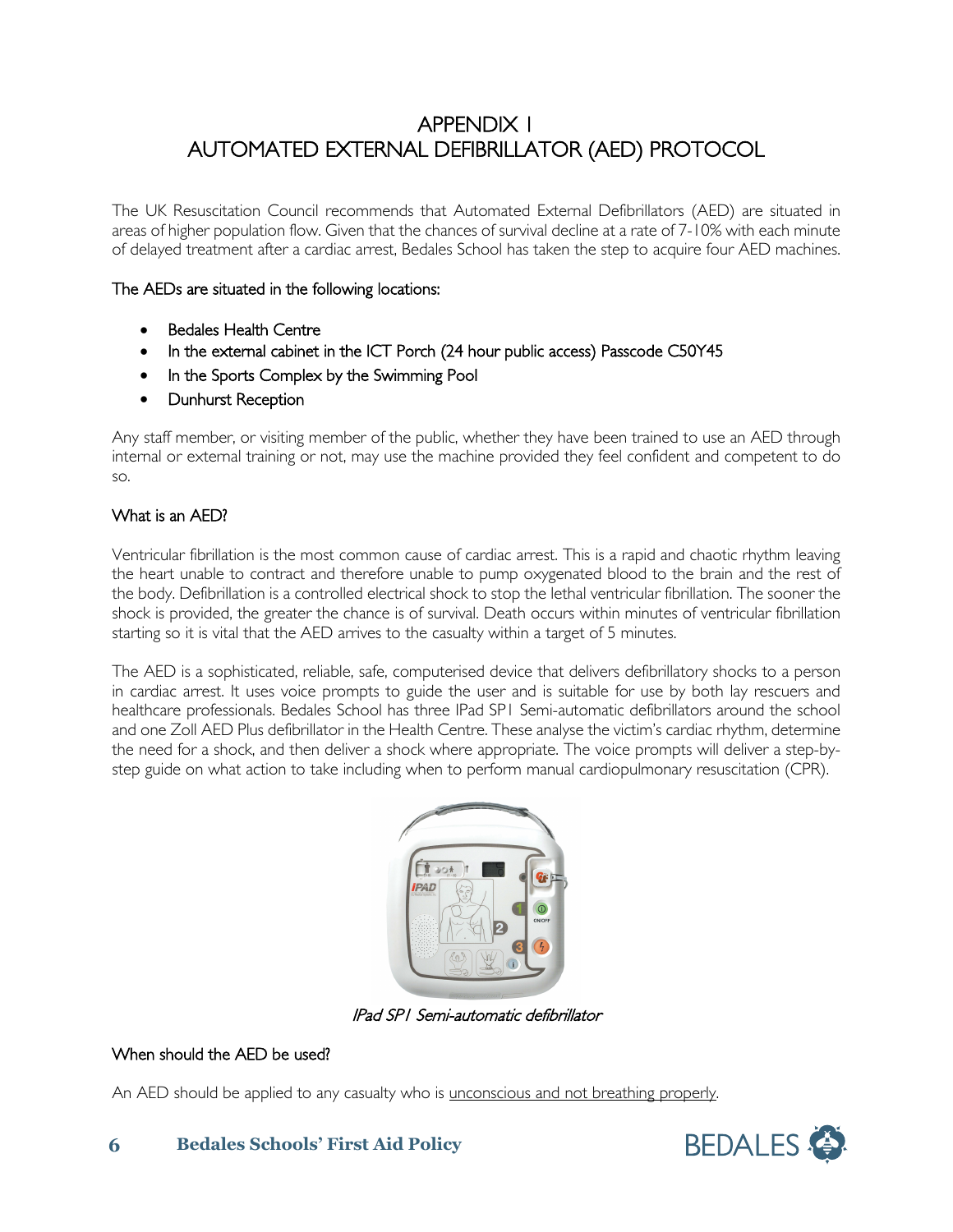#### Sequence of actions when using an AED

- 1. Make sure the casualty, any bystanders, and yourself are safe. If two rescuers are present, assign tasks.
- 2. If the victim is unresponsive and not breathing normally:
	- $\triangleright$  Send someone for the AED and to call for an ambulance.
	- $\triangleright$  If you are on your own do this yourself; you may need to leave the victim.
- 3. Start CPR according to the guidelines for Basic Life Support at a ratio of 30 chest compressions to 2 rescue breaths.
- 4. As soon as the AED arrives:
	- $\triangleright$  Place the AED near the casualty's head and switch on the AED.
	- $\triangleright$  Attach the electrode pads. If more than one rescuer is present, continue CPR whilst this is done.
	- $\triangleright$  Follow the voice / visual prompts.
	- $\triangleright$  Ensure that nobody touches the victim whilst the AED is analysing the Rhythm.
- 5. If a shock is indicated:
	- $\triangleright$  Ensure that nobody touches the casualty.
	- $\triangleright$  Push the shock button as directed.
	- $\triangleright$  Continue as directed by the voice / visual prompts.
- 6. If no shock is indicated:
	- $\triangleright$  Immediately resume CPR using a ratio of 30 compressions to 2 rescue breaths.
	- $\triangleright$  The AED will reanalyse the patient every 2 minutes continue as directed by the voice / visual prompts.
- 7. Continue to follow the AED prompts until:
	- $\triangleright$  qualified help arrives and takes over
	- $\triangleright$  the casualty starts to breathe normally, or you become exhausted.

#### Attaching the electrode pads

The casualty's chest must be sufficiently exposed to enable correct electrode pad placement so clothing will need to be opened (buttons) or cut with the shears. Chest hair may prevent the pads adhering to the skin and interfere with electrical contact. Shave the chest only if the hair is excessive, and even then, spend as little time as possible on this. Do not delay defibrillation if a razor is not immediately available. In the AED case you will find a starter pack containing accessories you may need for the situation. The starter pack contains shears to cut away clothing and bras, a razor and a patient wipe to dry the chest enabling good attachment of the pads.

The AED pads are labelled and show a picture for correct placement. If an 'error' is made, the pads should not be removed and replaced as this wastes time and they may well not adhere adequately when re-attached. Spare pads are available in the AED case. With female casualties try to avoid breast tissue by moving the breast aside when placing the electrode pad.

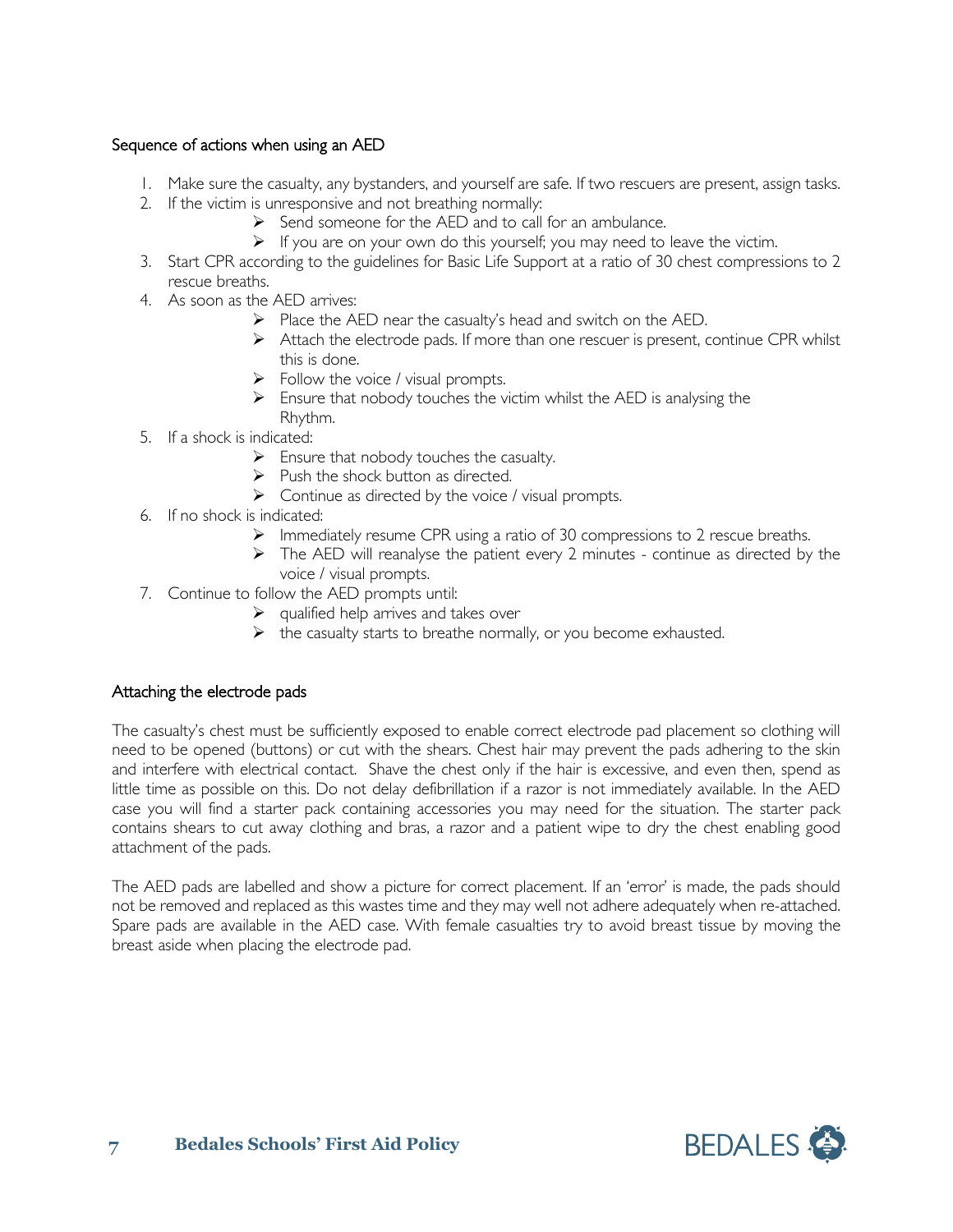

#### **AED Algorithm**